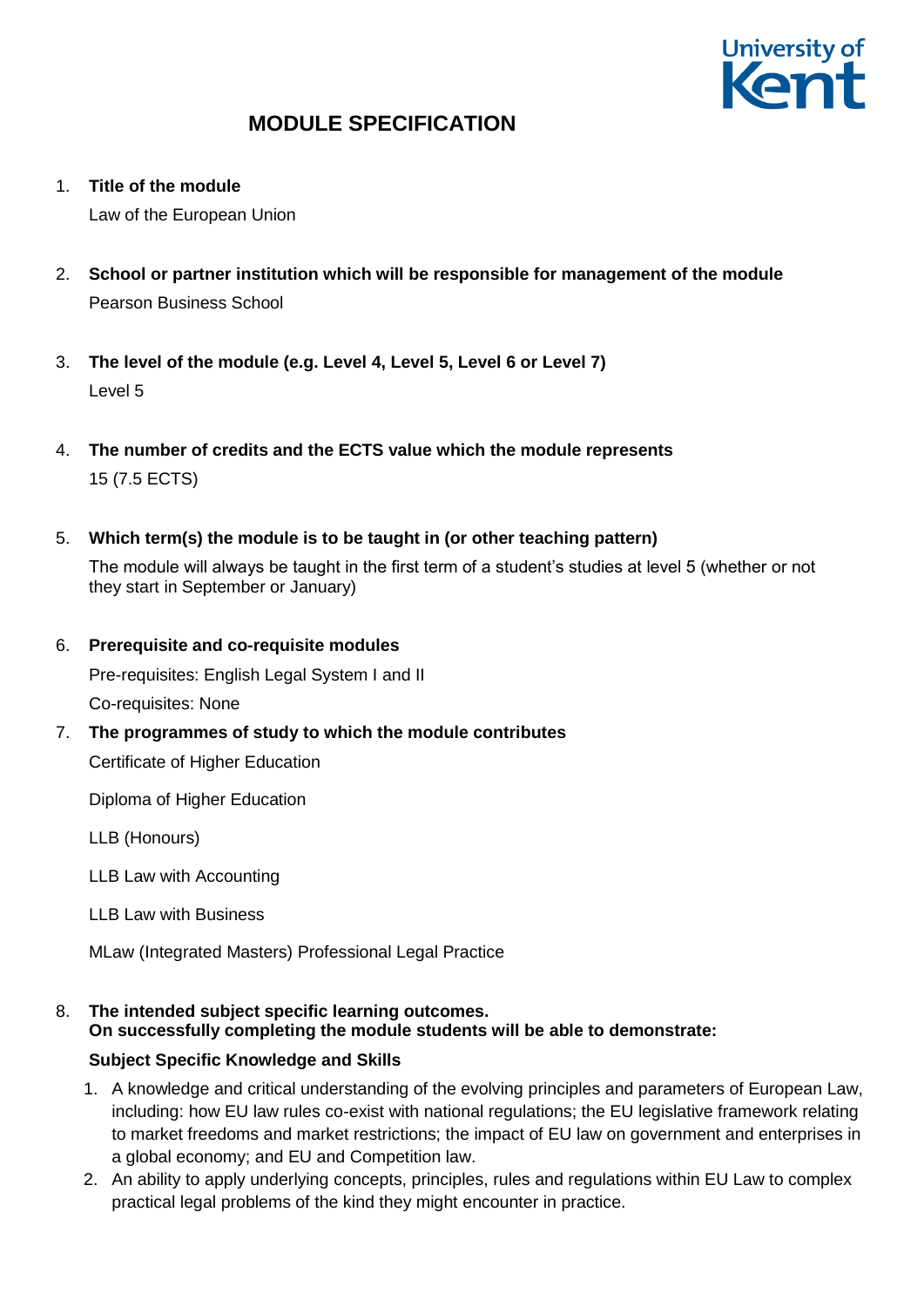

- 3. An ability to devise and sustain arguments based on appropriate and reflective use of the main modes of enquiry found in this area and critically analyse the information thereby collected, with a view to proposing informed and reasoned solutions accordingly.
- 4. An ability to use the terminology of EU Law correctly and utilise accepted methods of referencing and citation.

### **General Transferable Skills**

- 1. An ability to use the English language accurately and reliably.
- 2. An ability to effectively communicate information, arguments and analysis to specialist and nonspecialist audiences.

### 9. **A synopsis of the curriculum**

The aim of this module is to give students a practical introduction to the law of the European Union. Students will be introduced to the key EU law concepts applicable in commercial transactions, with which they will gain a detailed familiarity. By the end of the module, students should feel confident in their understanding of the core EU law principles (both statutory and common law). With European Union being the largest economic market in the world it is essential that law students have a clear appreciation of how EU law rules that govern commercial transactions apply to practical business situations. This module aims explicitly to meet this need.

### **Outline Syllabus**

In the course of studying this module, students will cover the following key areas:

1. Overview of EU institutional structure and the main sources of EU business law: the European Union Treaty, Regulations, Directives, and EU law precedent.

- 2. European regulation of business activities and its basic framework.
- 3. Free movement of workers.
- 4. Free movement of goods.
- 5. Free movement of services and establishment.
- 6. Free movement of capital.
- 7. EU rules on competition.

8. Regulation of agreements between undertakings which have actual or potential anti-competitive effect - application of Article 101 TFEU (case law and secondary legislation).

9. Abuse of dominant position on the common market.

10. EU State aid and its regulation.

10. **Reading List (Indicative list, current at time of publication. Reading lists will be published annually)**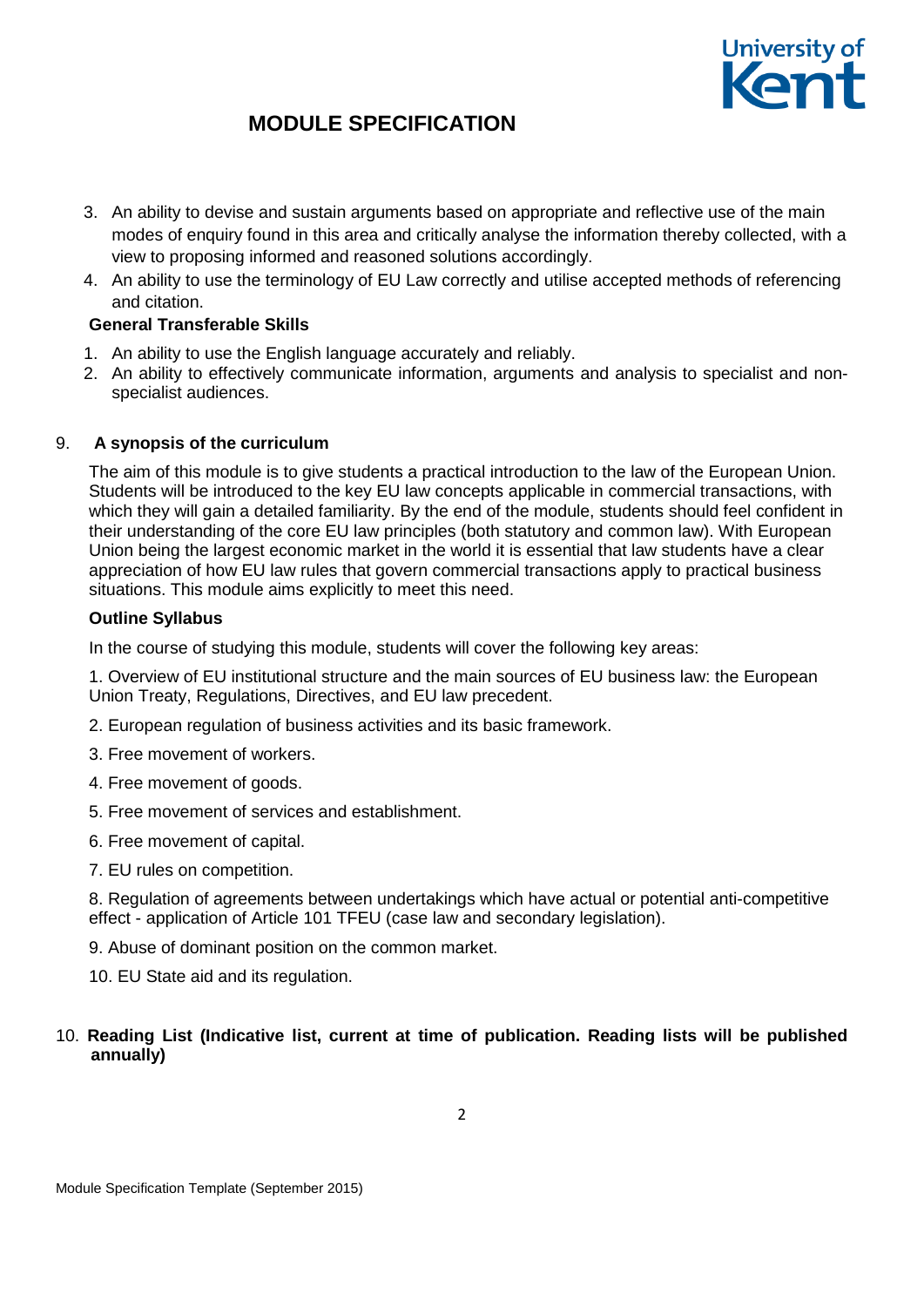

All textbooks and practitioner materials will be updated annually. Textbooks will be held in the latest edition and older editions will be withdrawn.

|                            | Title, author, publisher<br>$\bullet$                                                                                                                                                                                                                                                                                                                                                                                                                                                                     |
|----------------------------|-----------------------------------------------------------------------------------------------------------------------------------------------------------------------------------------------------------------------------------------------------------------------------------------------------------------------------------------------------------------------------------------------------------------------------------------------------------------------------------------------------------|
| <b>Core Text</b>           | EU Law: Text, Cases and Materials, Craig P & De Burca G, OUP<br>$\bullet$                                                                                                                                                                                                                                                                                                                                                                                                                                 |
| <b>Recommended Reading</b> | Blackstone's EU Treaties & Legislation, Foster, N, OUP<br>$\bullet$<br>European Union Law, Horspool, M & Humphreys M, OUP<br>$\bullet$<br>Cases and materials on EU law, Weatherill, S, OUP<br>$\bullet$<br>Law of the European Union, Fairhurst, J, Pearson<br>$\bullet$<br>Blueprints: EU Law, Kent, P, Pearson<br>$\bullet$<br>Understanding European Law, Davies, K, Routledge<br>$\bullet$<br>European Union Law, Kaczorowska, A, Routledge<br>$\bullet$<br>EU Law, Solanke, I, Pearson<br>$\bullet$ |

#### 11. **Learning and Teaching methods**

This module will be taught by means of a 1 hour lecture and 2 hour seminar for ten weeks.

**The lecture** is designed to provide an overall context and explanation of the particular topic, drawing out links to past and future areas of study. Lectures may be viewed live or online. Students may ask questions, in real time if attending live or via electronic means if listening and watching online. It is envisaged that students will have completed introductory reading prior to experiencing the lecture.

**The seminar** is the forum in which students will typically contextualise their independent reading and study, alongside their learning from the lecture, in the context of realistic problem scenarios requiring the application of relevant law to factual disputes. Tutors will use a variety of techniques and pedagogic approaches in seminar delivery, including: tutor led discussion; group / team work; targeted and open questions; moots; debates; presentations (individual and group).

| Activity                                                        | Notional Hours of Study          |
|-----------------------------------------------------------------|----------------------------------|
| Lectures                                                        | 12 $(10+2$ revision<br>lectures) |
| Independent lecture preparation                                 | 20                               |
| <b>Seminars</b>                                                 | 20                               |
| Independent seminar preparation                                 | 50                               |
| Group preparation (including use of online discussion<br>forum) | 10                               |
| Assessment preparation and completion                           | 38 (35 + 3 CBT and<br>exam)      |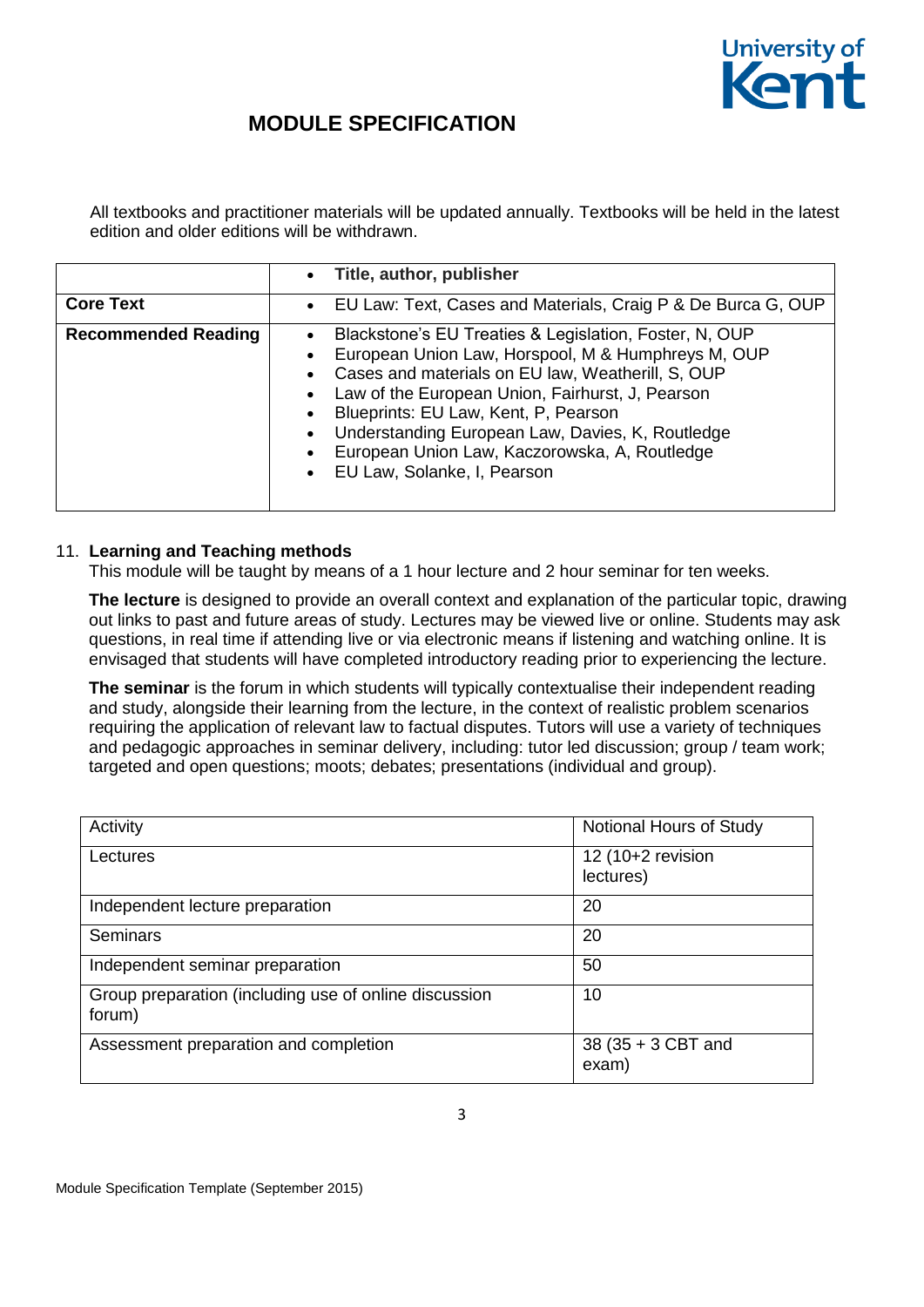

| .<br>otal<br>$\cdot$ $\cdot$ $\cdot$ $\cdot$ $\cdot$ | $\ddot{\,}$<br><br>50 |
|------------------------------------------------------|-----------------------|
|                                                      |                       |

#### 12. **Assessment methods**

This module will be assessed in two parts comprising:

Part A - objective testing of 1.5 hours duration (50%);

Part B - a more traditional exam of 1.5 hour's duration, in which students will be required to answer 2 questions from a choice of 5 (50%).

Since the learning outcomes tested by each part overlap (see further detail below) an overall pass of 40% will be sufficient to pass the assessment.

#### **Rationale**

This methodology reflects two key objectives: firstly, and most importantly, to assess that the learning outcomes set out above have been achieved by the students. Secondly, to align our assessment regime with that proposed by the Solicitors Regulation Authority for the new Solicitors Qualifying Exam.

According to the SRA's recent consultation paper, this assessment will use "Objective testing" to assess "Functioning legal knowledge", with the former defined as requiring "… a candidate to choose or provide a response to questions whose correct answer is predetermined. This might include multiple choice questions, matching questions, assertion/ reason questions or single best answer." They further state that "All assessments will be computer-based and will take place in timed conditions at secure assessment centres."<sup>1</sup>

It is clear that the SRA does not intend objective testing to be a matter of mere recall, noting that the aim is to assess "candidates' ability to draw on sufficient knowledge to practise effectively" and "the application of knowledge and legal processes…Questions will require candidates to identify relevant legal principles and apply them to factual issues to produce a solution which addresses a client's needs."<sup>2</sup>

The proposed assessment methodology, combining objective testing with a group presentation, we feel will combine an assessment of the outcomes of the SQE test with the broader skills outcomes for the module.

#### 13. *Map of Module Learning Outcomes (sections 8 & 9) to Learning and Teaching Methods (section12) and methods of Assessment (section 12)*

| <b>Module</b>       | CCA | SS <sub>2</sub> | SS <sub>3</sub> | SS4 | TS1 | $\tau$ co |
|---------------------|-----|-----------------|-----------------|-----|-----|-----------|
| learning<br>outcome |     |                 |                 |     |     |           |

<sup>&</sup>lt;sup>1</sup> Consultation, Training for Tomorrow: assessing competence 7 December 2015 at page 58, available at: http://www.sra.org.uk/sra/consultations/t4t-assessing-competence.page#download 2 Ibid.

1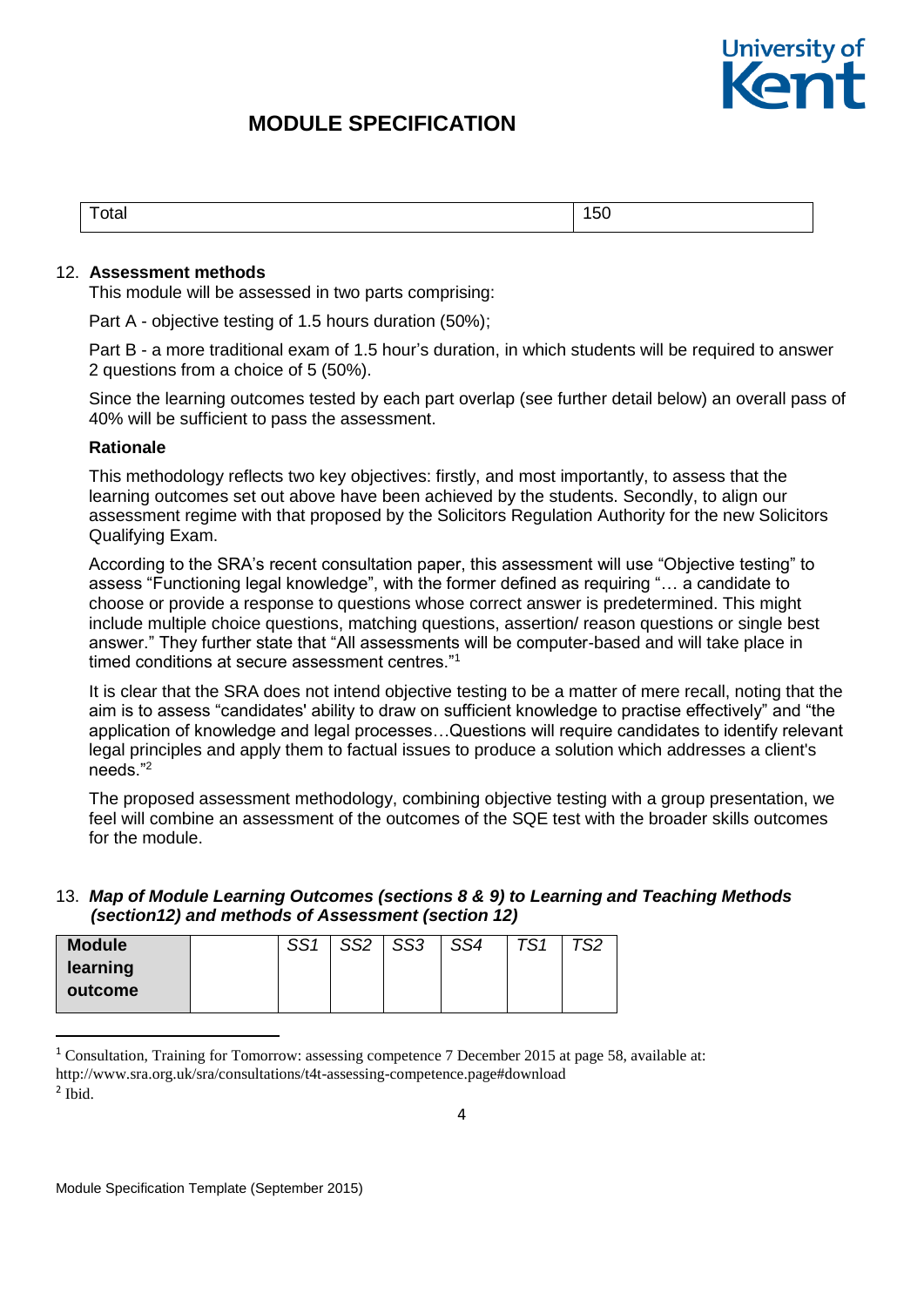

| Learning/<br>teaching<br>method | <b>Hours</b><br>allocate<br>d |   |         |         |   |   |         |
|---------------------------------|-------------------------------|---|---------|---------|---|---|---------|
| <b>Private Study</b>            | 108                           | X | $\sf X$ | X       | X | X | X       |
| <b>Group Study</b>              | 10                            |   | X       | X       |   |   | X       |
| Lecture                         | 12                            | X |         |         | X |   |         |
| <b>Seminar</b>                  | 20                            | X | $\sf X$ | $\sf X$ | X | X | $\sf X$ |
|                                 |                               |   |         |         |   |   |         |
| <b>Assessment</b><br>method     |                               |   |         |         |   |   |         |
| Objective<br>testing            |                               | X | X       |         | X |   |         |
| Exam                            |                               | X | X       | $\sf X$ | X | X | X       |

14. **The Collaborative Partner recognises and has embedded the expectations of current disability equality legislation, and supports students with a declared disability or special educational need in its teaching. Within this module we will make reasonable adjustments wherever necessary, including additional or substitute materials, teaching modes or assessment methods for students who have declared and discussed their learning support needs. Arrangements for students with declared disabilities will be made on an individual basis, in consultation with the Collaborative Partner's disability/dyslexia student support service, and specialist support will be provided where needed.**

### 15. **Centre where module will be delivered:**

Pearson College London

**If the module is part of a programme in a Partner College or Validated Institution, please complete sections 17 and 18. If the module is not part of a programme in a Partner College or Validated Institution these sections can be deleted.**

#### **16. Partner College/Validated Institution:**

Pearson Business School, part of Pearson College